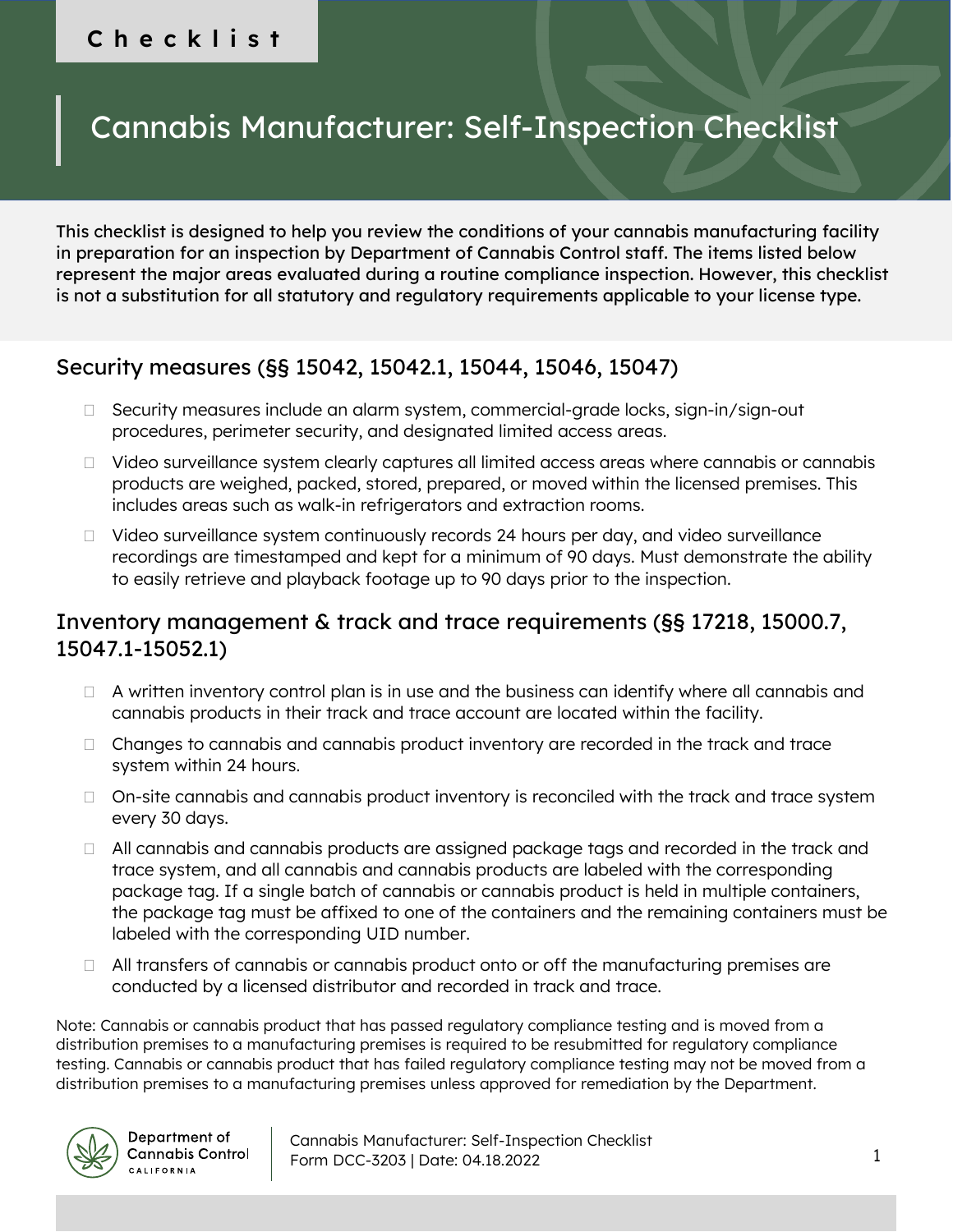### Premises diagram (§15006)

 $\Box$  The premises diagram on file with the Department is a complete and detailed diagram of the premises and accurately reflects the current layout of the premises. Use the [How To: Make a](https://cannabis.ca.gov/wp-content/uploads/sites/2/2021/12/Premises-Diagram-Checklist_211022.pdf)  [Premises Diagram Checklist](https://cannabis.ca.gov/wp-content/uploads/sites/2/2021/12/Premises-Diagram-Checklist_211022.pdf) to make sure your premises diagram includes all required information.

#### Master manufacturing protocols (§17215)

 There is a written Master Manufacturing Protocol for each unique formulation of cannabis product manufactured, and for each batch size. Use the [Master Manufacturing Protocol](https://cannabis.ca.gov/wp-content/uploads/sites/2/2021/12/Master-Manufacturing-Protocol-Checklist_211022.pdf)  [Checklist](https://cannabis.ca.gov/wp-content/uploads/sites/2/2021/12/Master-Manufacturing-Protocol-Checklist_211022.pdf) to make sure your protocols include all required information.

### Batch production records (§17216)

- $\Box$  A written batch production record is prepared every time a batch of a cannabis product is manufactured, or a batch of cannabis or cannabis product is remediated.
- $\Box$  The batch production record documents complete information relating to the production and control of each batch. Use the [Batch Production Records Checklist](https://cannabis.ca.gov/wp-content/uploads/sites/2/2021/12/Batch-Production-Record-Checklist_211022.pdf) to make sure you include all required information.

# Product quality plan (§17214)

- □ A written Product Quality Plan is developed and used for each type of cannabis product manufactured at premises.
- □ Each Product Quality Plan evaluates potential risks to cannabis product quality from biological, chemical, and physical hazards associated with the premises and the manufacturing process; identifies preventative measures to mitigate these risks; and identifies methods to evaluate and monitor risk prevention effectiveness.

# Good manufacturing practices (§§ 17207-17210, 17212)

- $\Box$  Walls, ceilings, and floors in manufacturing areas are constructed of material that is smooth, nonporous, easily cleanable, corrosion-resistant, and suitable to the activities that will be conducted in those areas.
- $\Box$  Openings into the building are screened, sealed, or protected to minimize the potential for pests to enter the building. Take special note of door gaps, ventilation ducts, and rollup doors.
- $\Box$  Handwashing stations are available for employees. They contain warm water and are adequately stocked with soap and paper towels or air hand dryer.
- $\Box$  Interior lighting is shatter resistant in all areas where cannabis or cannabis products are exposed, or where breakage may result in contamination of cannabis components or packaging materials.

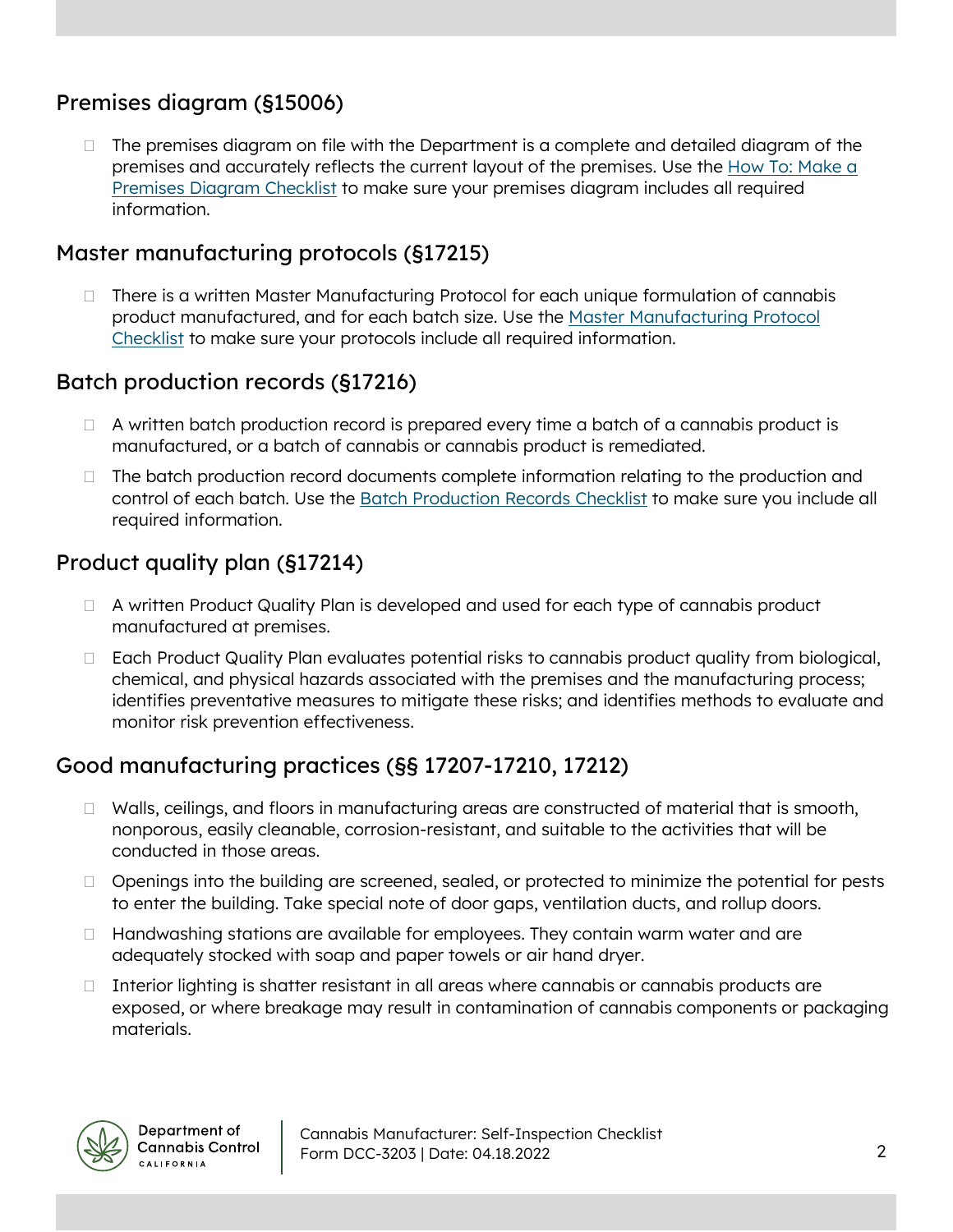- $\Box$  Equipment and utensils are cleaned, sanitized, and kept in good repair. There are written procedures for cleaning, sanitizing, and maintaining equipment and utensils, as well as schedules and logs to document cleaning, sanitizing, and maintenance.
- □ Cannabis product components are properly stored to protect against allergen cross-contact, contamination, and to minimize deterioration. Raw materials and ingredients that require refrigeration are kept below 41° Fahrenheit.
- □ An allergen control program is in place to prevent mislabeling of allergens in finished cannabis product, and to prevent allergen cross-contact.
- □ Major food allergens, and ingredients that contain allergens, are identified and stored properly to prevent allergen cross-contact with other raw materials or ingredients.

# Manufacturing personnel and training program (§§ 17211, 17211.1)

- $\Box$  A written disease control plan is in place to exclude personnel with illness or open lesions from any manufacturing operations until their health condition is corrected.
- Personnel maintain personal cleanliness, wear clean outer clothing, and use personal protective equipment (PPE), including hair restraints, when required to protect against contamination and allergen cross-contact of cannabis products.
- $\Box$  Personnel practice thorough hand washing before and after each absence from their workstation and any time hands become soiled or contaminated.
- $\Box$  Personal belongings (e.g. cell phones, clothing, jewelry) are stored in areas separate from where cannabis products are exposed or where equipment or utensils are washed.
- □ Eating food, drinking beverages, chewing gum, and using tobacco are confined to areas separate from where cannabis products may be exposed and where utensils are washed.
- □ Manufacturing personnel who prepare, handle, or package edible cannabis products have completed a California food handler certificate course from an entity accredited by the American National Standards Institute.
- $\Box$  All employees receive training on health and safety hazards present at the premises, emergency response procedures, security procedures, record keeping requirements, and training requirements. Training is documented.
- □ Manufacturing personnel receive specific training on cannabis manufacturing processes including standard operating procedures, quality control procedures, product quality plans, proper and safe usage of equipment and machinery, safe work practices, cleaning and maintenance, and emergency operations. Training is documented.

# Weighing devices and weighmasters (§17221)

- $\Box$  Weighing devices are approved, tested, sealed, and are currently registered with the county sealer.
- $\Box$  A licensed weighmaster determines the weight, measure, or count of cannabis or cannabis products when conducting commercial transactions or for entry into the track and trace system and a valid and current weighmaster certificate is made available to the Department.

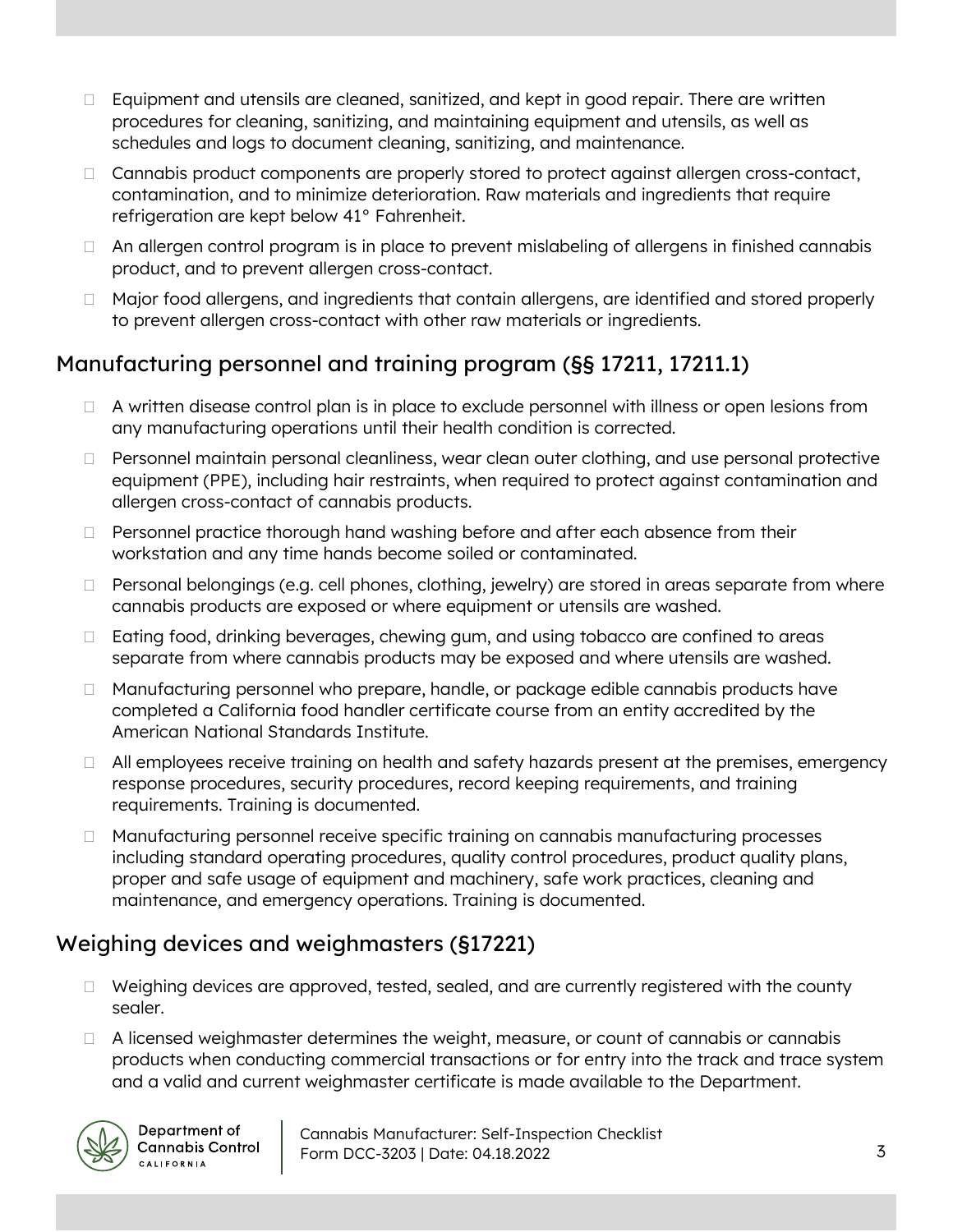# Packaging & labeling cannabis and cannabis products (§§ 17398-17412)

- □ Cannabis goods packaged for retail sale meet all [packaging requirements.](https://cannabis.ca.gov/wp-content/uploads/sites/2/2021/12/Packaging-Checklist_211022.pdf)
- All cannabis goods packaged for retail sale meet [child-resistant packaging requirements.](https://cannabis.ca.gov/wp-content/uploads/sites/2/2021/12/Packaging-Checklist-Child-Resistant-Packaging_211022.pdf)
- $\Box$  Manufactured cannabis products packaged for retail sale meet all [labeling requirements.](https://cannabis.ca.gov/wp-content/uploads/sites/2/2021/12/Labeling-Checklist-Manufactured-Products_211022.pdf)
- $\Box$  Non-manufactured cannabis goods packaged for retail sale meet all [labeling requirements.](https://cannabis.ca.gov/wp-content/uploads/sites/2/2021/12/Labeling-Checklist-Nonmanufactured-Goods_211022.pdf)

#### Waste management (§17223)

- $\Box$  Cannabis or cannabis product batches that are disposed of because they fail internal quality testing, quality assurance review by a distributor, or regulatory compliance testing, are rendered unusable prior to disposal.
- $\Box$  Cannabis waste is held in a secured receptacle or secured area until it is picked up by a thirdparty waste hauler or self-hauled to a permitted facility.
- If using a third-party waste hauler: documentation is maintained evidencing subscription to a waste hauling service and contact information for the waste hauler.
- □ For self-hauled cannabis waste: a weight ticket or receipt from the waste facility is obtained for each delivery of cannabis waste.

# Extraction and solvent requirements, if applicable (§§ 17202.1, 17203, 17204, 17205)

- $\Box$  Hydrocarbon-based solvents used for extraction or post-extraction processing are at least 99% purity. Documentation evidencing solvent purity must be made available to the Department.
- $\Box$  Nonhydrocarbon-based solvents used for extraction or post-extraction processing (e.g. ethanol, CO2, vegetable oil, glycerin, dry ice, etc.) are food grade or approved for use by the Department. Documentation evidencing solvent purity must be made available to the Department.
- $\Box$  Ethanol extraction operations have been approved by the local fire code official, if required by local ordinance, and are operated in accordance with Cal/OSHA requirements and any other applicable state and local requirements.

### Closed-loop extraction system requirements, if applicable (§§ 17202.1, 17203, 17204, 17206)

- □ Closed-loop extraction systems are certified after installation by a California-licensed engineer. The certification document contains the signature and stamp of the engineer and serial numbers of all extraction units certified.
- $\Box$  The closed-loop extraction systems, the extraction operations, and the facilities and other equipment used, have been approved by the local fire code official, as required by local ordinance, and are operated in accordance with Cal/OSHA requirements and any other applicable state and local requirements.

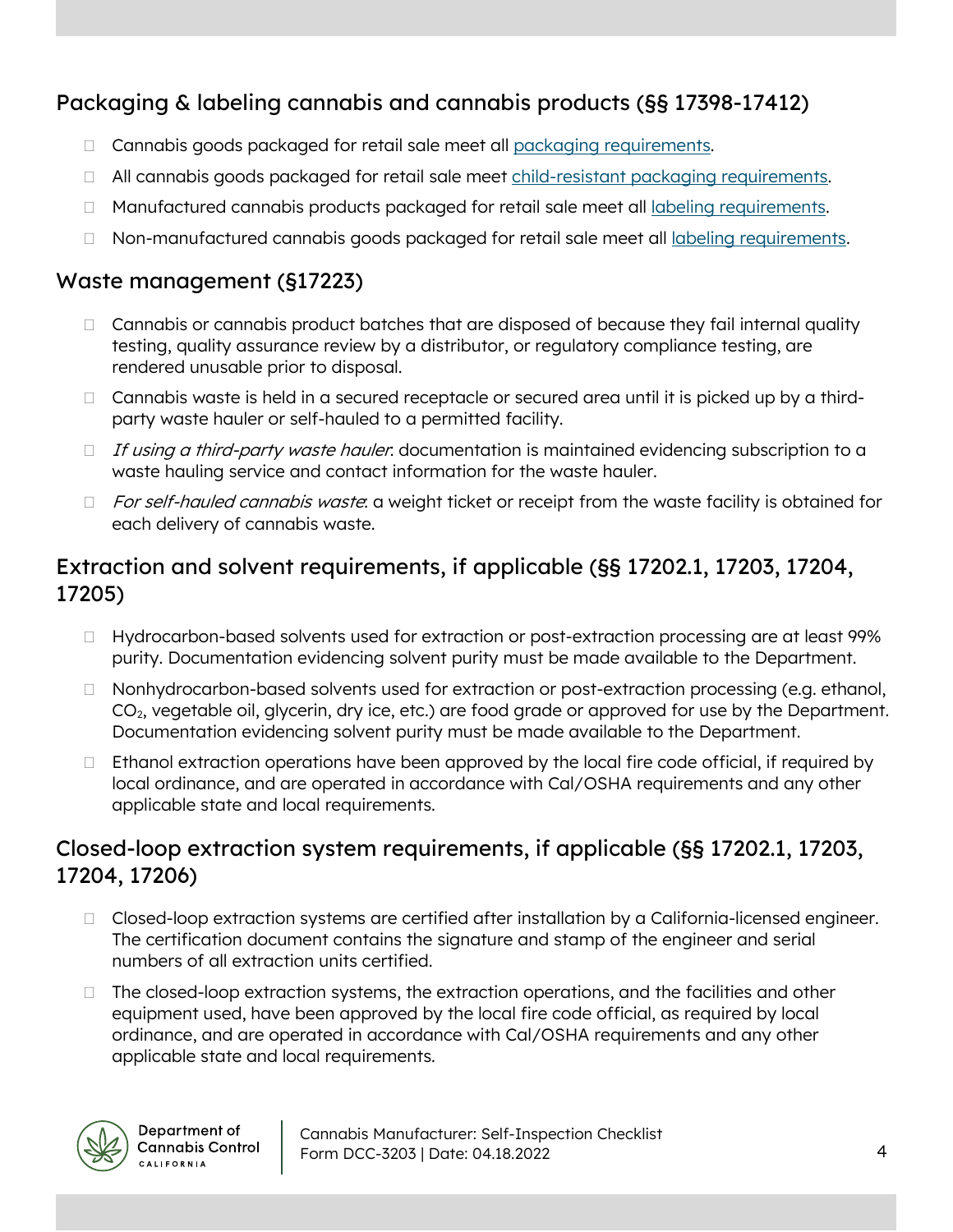- □ Prior to operating the extraction system, staff have completed training on how to use the system, including how to safely handle and store solvents, and training is documented.
- □ A written procedure is in use for maintaining the closed-loop extraction system according to manufacturer specifications, and maintenance is documented using logs.
- □ A written procedure is in use for verifying the closed-loop extraction system is operating according to manufacturer specifications, and verification is documented using logs.